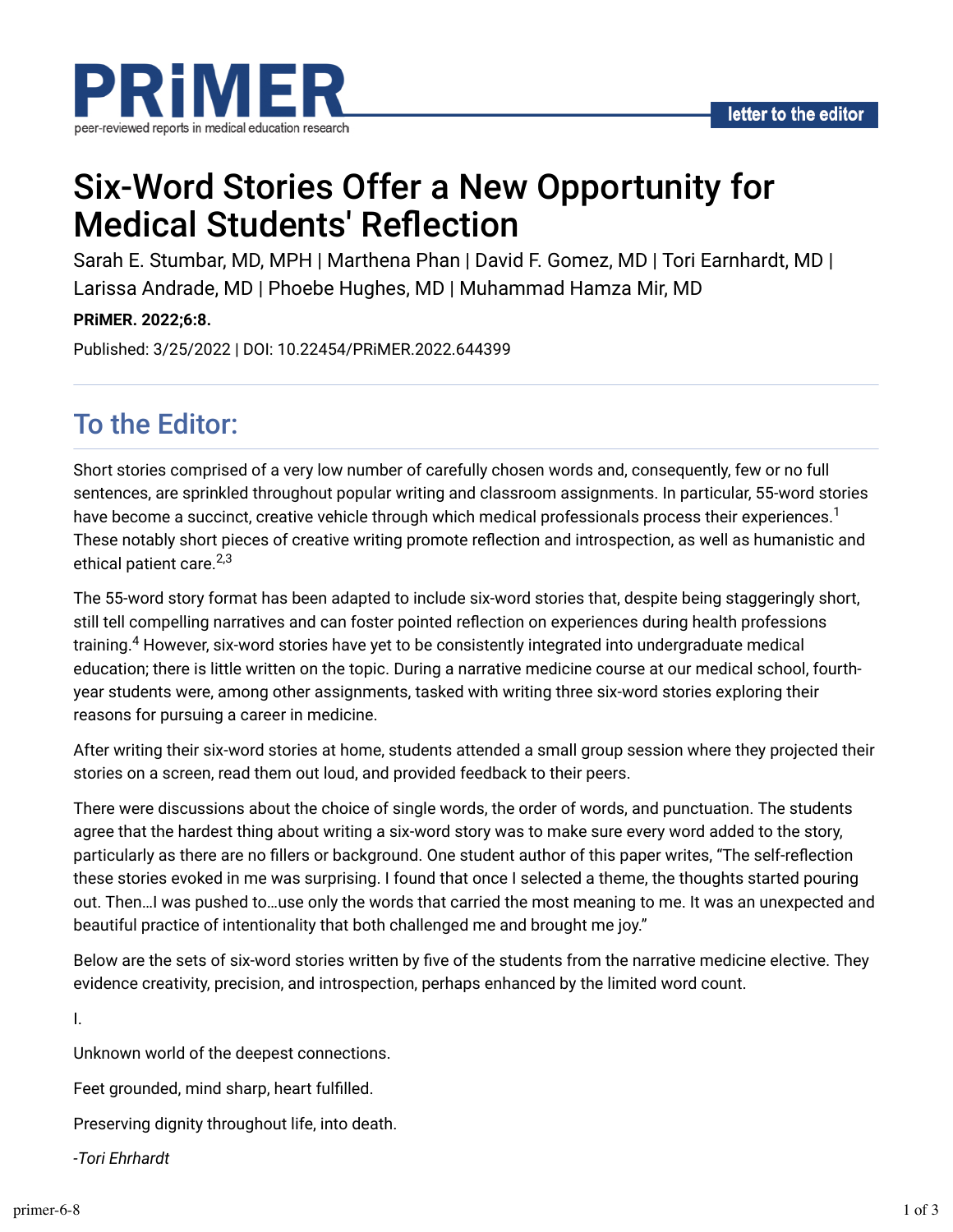II.

At the end, everyone is vulnerable. Listening to people. Learning new perspectives. Loud monitors. Your lullaby. Rest peacefully. -*Larissa Andrade* III. Why medical school? I don't know. Saving lives. Thought it sounded cool. Couldn't see myself doing anything else. *-David Gomez* IV. big picture interventions, turned individual impacts following footsteps to live her example lab benches don't tell good stories *-Phoebe Hughes* V. Dusty roads, his steps are bigger. Long line outside of fearful faces. Continue a legacy, honor the oath. *-Muhammad Hamza Mir*

As evidenced by the stories above, students wrote about the influences of their parents and mentors, their desire to connect to and help patients, and end-of-life care. Their stories begin to show the importance of decisive thought processes, that may assist in deciphering priorities in medical decision-making and patientcentered communication. In summary, while six-word stories are a profound vehicle for focused reflection, future research should explore how this assignment can deepen and clarify reflection among medical students.

#### Acknowledgments

**Disclaimer:** The six-word stories included in this letter were submitted by the authors. Quotes and reflections are included with the authors' expressed permission.

## Corresponding Author

Sarah E. Stumbar, MD, MPH Herbert Wertheim College of Medicine, Florida International University, 11200 SW 8th Street, AHC2-483, Miami, FL 33199. 607-592-9587. Fax: 305-348-1495 sstumbar@fiu.edu